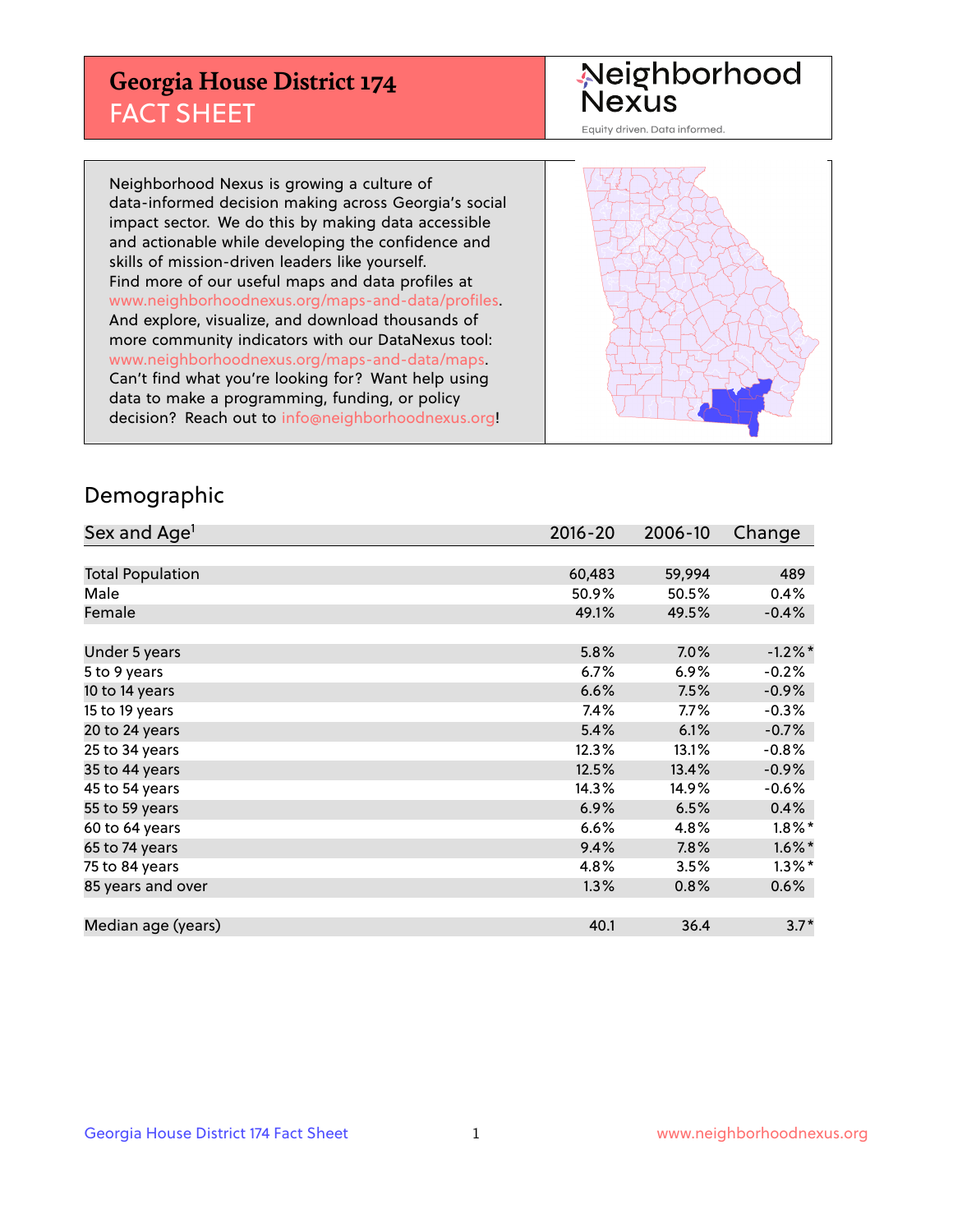## Demographic, continued...

| Race <sup>2</sup>                                            | $2016 - 20$ | 2006-10 | Change     |
|--------------------------------------------------------------|-------------|---------|------------|
| <b>Total population</b>                                      | 60,483      | 59,994  | 489        |
| One race                                                     | 96.9%       | 99.2%   | $-2.3\%$ * |
| White                                                        | 74.0%       | 75.7%   | $-1.6%$    |
| <b>Black or African American</b>                             | 18.3%       | 19.7%   | $-1.4%$    |
| American Indian and Alaska Native                            | 0.8%        | 0.3%    | 0.5%       |
| Asian                                                        | 0.9%        | 0.3%    | 0.6%       |
| Native Hawaiian and Other Pacific Islander                   | 0.1%        | 0.0%    | 0.1%       |
| Some other race                                              | 2.8%        | 3.2%    | $-0.4%$    |
| Two or more races                                            | 3.1%        | 0.8%    | $2.3\%$ *  |
| Race alone or in combination with other race(s) <sup>3</sup> | $2016 - 20$ | 2006-10 | Change     |
| Total population                                             | 60,483      | 59,994  | 489        |
| White                                                        | 76.7%       | 76.5%   | 0.2%       |
| <b>Black or African American</b>                             | 19.8%       | 19.9%   | $-0.2%$    |
| American Indian and Alaska Native                            | 1.5%        | 0.6%    | $0.9\%$ *  |
| Asian                                                        | 1.6%        | 0.4%    | $1.1\%$ *  |
| Native Hawaiian and Other Pacific Islander                   | 0.2%        | 0.0%    | 0.2%       |
| Some other race                                              | 3.8%        | 3.4%    | 0.4%       |
| Hispanic or Latino and Race <sup>4</sup>                     | $2016 - 20$ | 2006-10 | Change     |
| <b>Total population</b>                                      | 60,483      | 59,994  | 489        |
| Hispanic or Latino (of any race)                             | 6.2%        | 4.7%    | 1.4%       |
| Not Hispanic or Latino                                       | 93.8%       | 95.3%   | $-1.4\%$ * |
| White alone                                                  | 71.7%       | 74.3%   | $-2.6\%$ * |
| Black or African American alone                              | 18.2%       | 19.6%   | $-1.4%$    |
| American Indian and Alaska Native alone                      | 0.8%        | 0.3%    | 0.5%       |
| Asian alone                                                  | 0.9%        | 0.3%    | 0.6%       |
| Native Hawaiian and Other Pacific Islander alone             | 0.0%        | 0.0%    | 0.0%       |
| Some other race alone                                        | 0.0%        | 0.1%    | $-0.1%$    |
| Two or more races                                            | 2.2%        | 0.7%    | $1.5%$ *   |
| U.S. Citizenship Status <sup>5</sup>                         | $2016 - 20$ | 2006-10 | Change     |
| Foreign-born population                                      | 2,052       | 1,808   | 243        |
| Naturalized U.S. citizen                                     | 22.1%       | 18.7%   | 3.5%       |
| Not a U.S. citizen                                           | 77.9%       | 81.3%   | $-3.5%$    |
|                                                              |             |         |            |
| Citizen, Voting Age Population <sup>6</sup>                  | 2016-20     | 2006-10 | Change     |
| Citizen, 18 and over population                              | 44,840      | 42,968  | $1,872*$   |
| Male                                                         | 50.2%       | 50.7%   | $-0.6%$    |
| Female                                                       | 49.8%       | 49.3%   | 0.6%       |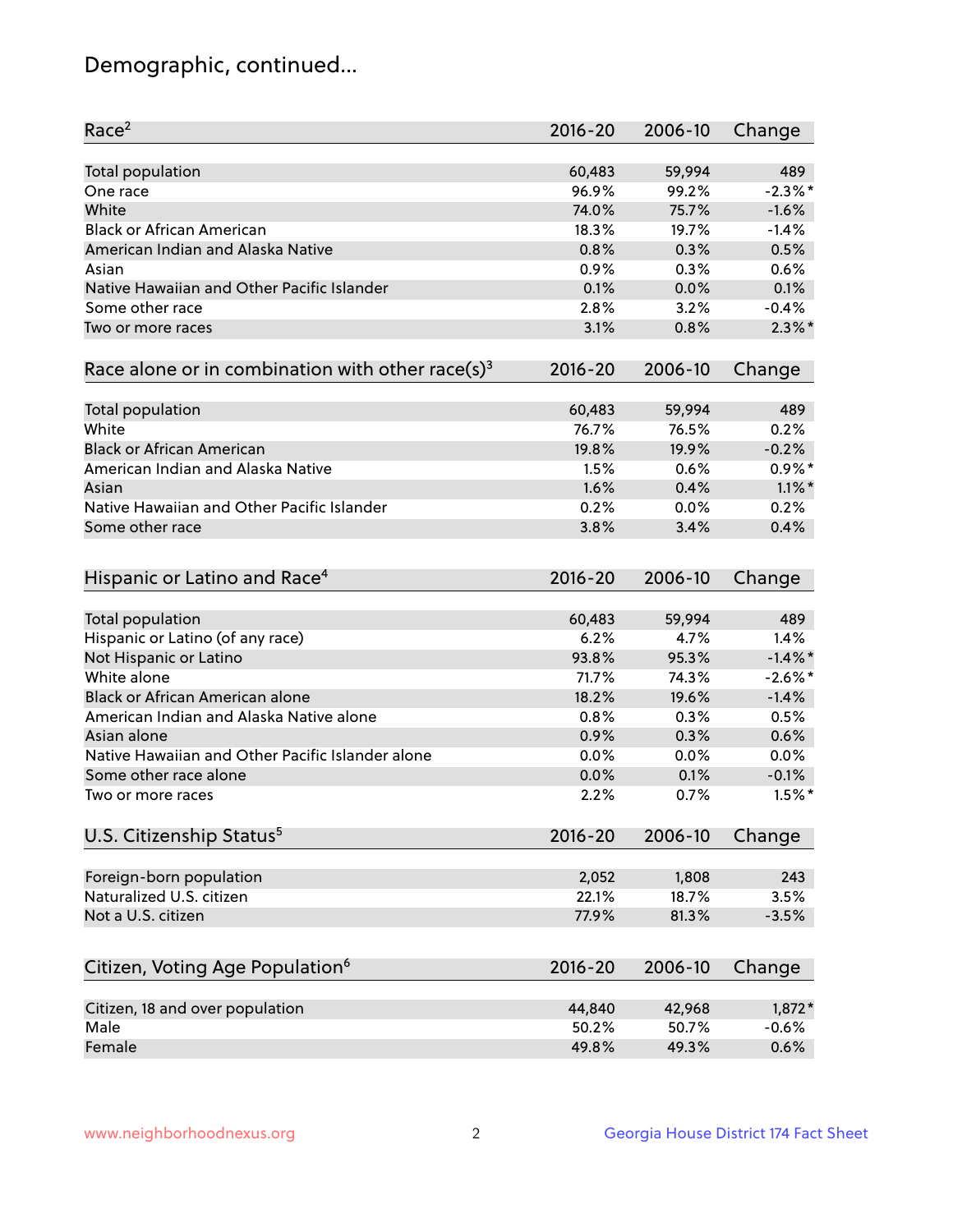#### Economic

| Income <sup>7</sup>                                 | $2016 - 20$ | 2006-10 | Change     |
|-----------------------------------------------------|-------------|---------|------------|
|                                                     |             |         |            |
| All households                                      | 21,339      | 21,347  | $-9$       |
| Less than \$10,000                                  | 12.6%       | 12.2%   | 0.4%       |
| \$10,000 to \$14,999                                | 7.2%        | 7.6%    | $-0.4%$    |
| \$15,000 to \$24,999                                | 15.7%       | 14.2%   | 1.5%       |
| \$25,000 to \$34,999                                | 10.7%       | 14.0%   | $-3.3\%$ * |
| \$35,000 to \$49,999                                | 12.9%       | 16.0%   | $-3.1\%$ * |
| \$50,000 to \$74,999                                | 18.3%       | 17.5%   | 0.8%       |
| \$75,000 to \$99,999                                | $9.6\%$     | 9.3%    | 0.2%       |
| \$100,000 to \$149,999                              | 10.0%       | 6.5%    | $3.6\%$ *  |
| \$150,000 to \$199,999                              | 1.6%        | 2.2%    | $-0.6%$    |
| \$200,000 or more                                   | 1.4%        | 0.5%    | 0.9%       |
| Median household income (dollars)                   | 39,387      | 36,769  | $2,618*$   |
| Mean household income (dollars)                     | 51,807      | 46,777  | 5,030*     |
| With earnings                                       | 64.0%       | 74.7%   | $-10.7%$ * |
| Mean earnings (dollars)                             | 59,080      | 48,079  | 11,001*    |
| <b>With Social Security</b>                         | 39.8%       | 33.5%   | $6.3\%$ *  |
| Mean Social Security income (dollars)               | 17,374      | 15,126  | $2,248*$   |
| With retirement income                              | 18.6%       | 16.1%   | $2.4\%$ *  |
| Mean retirement income (dollars)                    | 20,738      | 21,126  | $-387$     |
| With Supplemental Security Income                   | $9.7\%$     | 6.5%    | $3.2\%$ *  |
| Mean Supplemental Security Income (dollars)         | 9,272       | 6,387   | 2,885*     |
| With cash public assistance income                  | 2.3%        | 1.2%    | 1.1%       |
| Mean cash public assistance income (dollars)        | 1,173       | 2,409   | $-1,237$   |
| With Food Stamp/SNAP benefits in the past 12 months | 18.4%       | 14.6%   | $3.8\%$ *  |
|                                                     |             |         |            |
| Families                                            | 14,195      | 15,347  | $-1,152*$  |
| Less than \$10,000                                  | 7.6%        | 9.0%    | $-1.5%$    |
| \$10,000 to \$14,999                                | 4.4%        | 5.6%    | $-1.2%$    |
| \$15,000 to \$24,999                                | 11.6%       | 11.2%   | 0.4%       |
| \$25,000 to \$34,999                                | 9.6%        | 14.1%   | $-4.4\%$ * |
| \$35,000 to \$49,999                                | 14.1%       | 15.9%   | $-1.8%$    |
| \$50,000 to \$74,999                                | 22.4%       | 21.5%   | 0.8%       |
| \$75,000 to \$99,999                                | 12.2%       | 11.5%   | 0.8%       |
| \$100,000 to \$149,999                              | 14.1%       | $7.8\%$ | $6.3\%$ *  |
| \$150,000 to \$199,999                              | 2.3%        | 2.6%    | $-0.3%$    |
| \$200,000 or more                                   | 1.6%        | 0.6%    | 0.9%       |
| Median family income (dollars)                      | 52,956      | 43,913  | $9,043*$   |
| Mean family income (dollars)                        | 62,271      | 52,734  | $9,537*$   |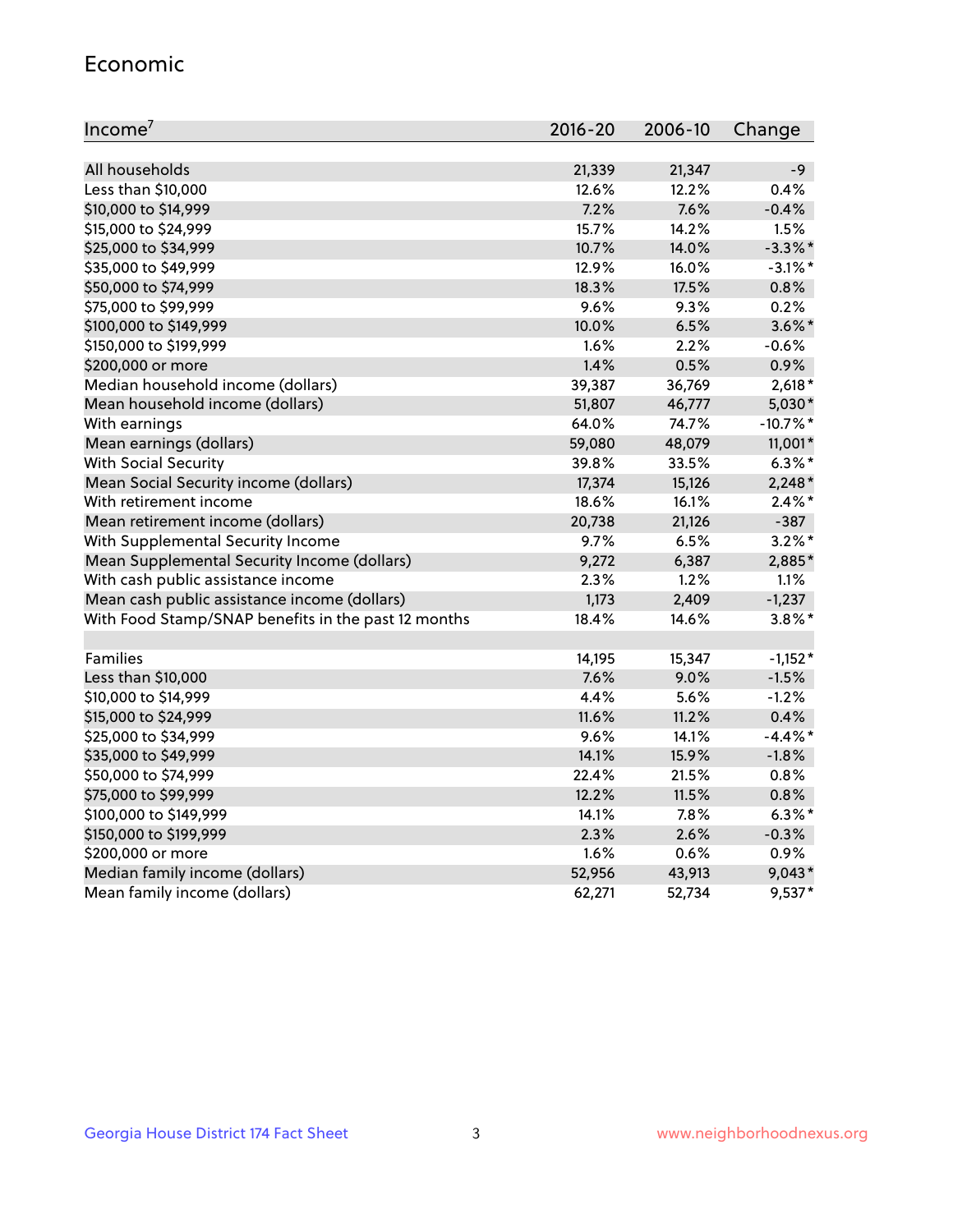## Economic, continued...

| Income, continued <sup>8</sup>                           | $2016 - 20$ | 2006-10 | Change   |
|----------------------------------------------------------|-------------|---------|----------|
|                                                          |             |         |          |
| Nonfamily households                                     | 7,144       | 6,001   | $1,143*$ |
|                                                          |             |         |          |
| Median nonfamily income (dollars)                        | 19,158      | 20,603  | $-1,445$ |
| Mean nonfamily income (dollars)                          | 28,275      | 27,930  | 346      |
| Median earnings for workers (dollars)                    | 29,537      | 24,444  | $5,093*$ |
| Median earnings for male full-time, year-round workers   | 39,673      | 35,869  | 3,805*   |
| (dollars)                                                |             |         |          |
| Median earnings for female full-time, year-round workers | 31,614      | 26,878  | 4,737*   |
| (dollars)                                                |             |         |          |
|                                                          |             |         |          |
| Per capita income (dollars)                              | 20,063      | 17,699  | $2,363*$ |
|                                                          |             |         |          |
|                                                          | 2016-20     | 2006-10 |          |
| Families and People Below Poverty Level <sup>9</sup>     |             |         | Change   |
| <b>All families</b>                                      |             |         |          |
|                                                          | 17.2%       | 17.9%   | $-0.7%$  |
| With related children under 18 years                     | 23.5%       | 25.7%   | $-2.1%$  |
| With related children under 5 years only                 | 28.3%       | 41.0%   | $-12.7%$ |
| Married couple families                                  | 12.7%       | 10.0%   | 2.7%     |
| With related children under 18 years                     | 14.6%       | 13.7%   | 0.9%     |
| With related children under 5 years only                 | 19.0%       | 21.2%   | $-2.2%$  |
| Families with female householder, no husband present     | 31.4%       | 43.7%   | $-12.3%$ |
| With related children under 18 years                     | 40.5%       | 52.4%   | $-11.9%$ |
| With related children under 5 years only                 | 42.0%       | 74.5%   | $-32.5%$ |
|                                                          |             |         |          |
| All people                                               | 21.5%       | 21.8%   | $-0.3%$  |
| Under 18 years                                           | 28.1%       | 29.5%   | $-1.4%$  |
| Related children under 18 years                          | 27.8%       | 29.4%   | $-1.5%$  |
| Related children under 5 years                           | 29.6%       | 43.3%   | $-13.6%$ |
| Related children 5 to 17 years                           | 27.2%       | 24.4%   | 2.8%     |
| 18 years and over                                        | 19.4%       | 19.1%   | 0.3%     |
| 18 to 64 years                                           | 20.5%       | 20.2%   | 0.3%     |
| 65 years and over                                        | 15.3%       | 13.6%   | 1.7%     |
| People in families                                       | 18.2%       | 19.4%   | $-1.3%$  |
| Unrelated individuals 15 years and over                  | 37.6%       | 35.1%   | 2.5%     |
|                                                          |             |         |          |
| Non-Hispanic white people                                | 17.4%       | 15.4%   | 2.0%     |
| Black or African-American people                         | 31.7%       | 36.3%   | $-4.5%$  |
| Asian people                                             | 71.4%       | 34.0%   | 37.5%    |
| Hispanic or Latino people                                | 31.7%       | 59.6%   | $-28.0%$ |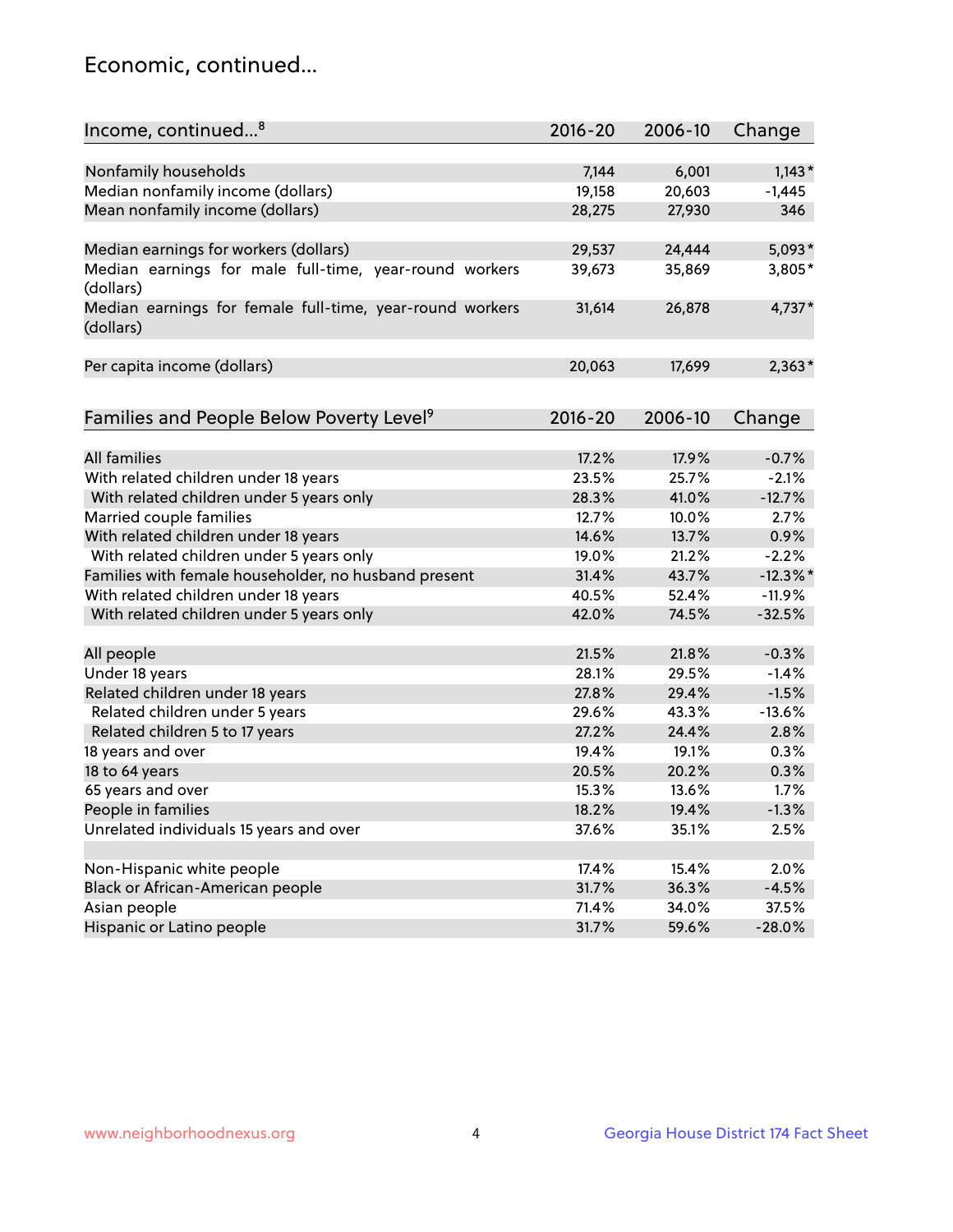## Employment

| Employment Status <sup>10</sup>                               | $2016 - 20$ | 2006-10 | Change     |
|---------------------------------------------------------------|-------------|---------|------------|
|                                                               |             |         |            |
| Population 16 years and over                                  | 47,847      | 46,287  | 1,560      |
| In labor force                                                | 49.6%       | 57.7%   | $-8.1\%$ * |
| Civilian labor force                                          | 49.5%       | 57.6%   | $-8.1\%$ * |
| Employed                                                      | 46.3%       | 52.9%   | $-6.6%$ *  |
| Unemployed                                                    | 3.2%        | 4.6%    | $-1.4%$    |
| <b>Armed Forces</b>                                           | 0.1%        | 0.1%    | $-0.1%$    |
| Not in labor force                                            | 50.4%       | 42.3%   | $8.1\%$ *  |
| Civilian labor force                                          | 23,691      | 26,646  | $-2,955*$  |
| <b>Unemployment Rate</b>                                      | 6.5%        | 8.0%    | $-1.6%$    |
|                                                               |             |         |            |
| Females 16 years and over                                     | 23,485      | 22,873  | 613        |
| In labor force                                                | 44.7%       | 51.1%   | $-6.3\%$ * |
| Civilian labor force                                          | 44.7%       | 51.0%   | $-6.3\%$ * |
| Employed                                                      | 41.0%       | 47.8%   | $-6.8\%$ * |
| Own children of the householder under 6 years                 | 3,836       | 4,437   | $-601$     |
| All parents in family in labor force                          | 59.5%       | 59.6%   | $-0.1%$    |
|                                                               |             |         |            |
| Own children of the householder 6 to 17 years                 | 9,168       | 9,677   | $-508$     |
| All parents in family in labor force                          | 62.2%       | 67.1%   | $-4.9%$    |
|                                                               |             |         |            |
| Industry <sup>11</sup>                                        | $2016 - 20$ | 2006-10 | Change     |
| Civilian employed population 16 years and over                | 22,161      | 24,502  | $-2,341*$  |
| Agriculture, forestry, fishing and hunting, and mining        | 5.2%        | 3.9%    | 1.3%       |
| Construction                                                  | 10.4%       | 11.2%   | $-0.7%$    |
| Manufacturing                                                 | 11.7%       | 12.9%   | $-1.2%$    |
| Wholesale trade                                               | 2.2%        | 2.6%    | $-0.3%$    |
| Retail trade                                                  | 11.9%       | 10.6%   | 1.4%       |
| Transportation and warehousing, and utilities                 | 9.1%        | 10.6%   | $-1.5%$    |
| Information                                                   | 1.0%        | 1.0%    | $-0.1%$    |
| Finance and insurance, and real estate and rental and leasing | 3.2%        | 4.2%    | $-0.9\%$   |
| Professional, scientific, and management, and administrative  | 7.0%        | 4.5%    | $2.5%$ *   |
| and waste management services                                 |             |         |            |
| Educational services, and health care and social assistance   | 19.7%       | 18.9%   | 0.8%       |
| Arts, entertainment, and recreation, and accommodation and    | 7.7%        | 9.0%    | $-1.3%$    |
| food services                                                 |             |         |            |
| Other services, except public administration                  | 4.3%        | 4.5%    | $-0.2%$    |
| Public administration                                         | 6.5%        | 6.3%    | 0.2%       |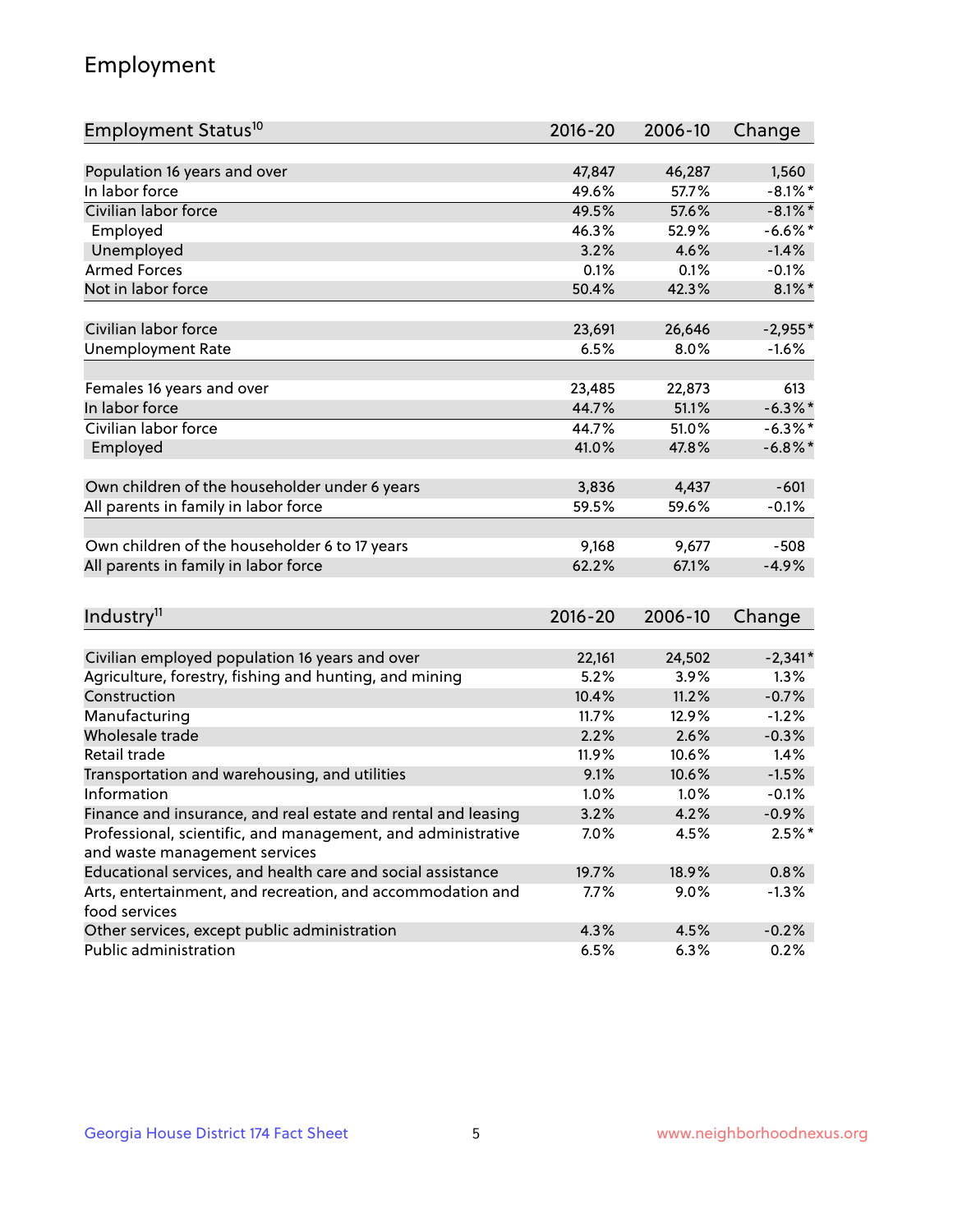## Employment, continued...

| Occupation <sup>12</sup>                                                    | $2016 - 20$ | 2006-10 | Change     |
|-----------------------------------------------------------------------------|-------------|---------|------------|
| Civilian employed population 16 years and over                              | 22,161      | 24,502  | $-2,341*$  |
| Management, business, science, and arts occupations                         | 23.6%       | 20.8%   | $2.8\%$ *  |
| Service occupations                                                         | 17.6%       | 18.4%   | $-0.8%$    |
| Sales and office occupations                                                | 19.1%       | 22.2%   | $-3.1\%$ * |
|                                                                             |             |         | $-1.2%$    |
| Natural<br>and<br>resources,<br>construction,<br>maintenance<br>occupations | 17.9%       | 19.1%   |            |
| Production, transportation, and material moving occupations                 | 21.8%       | 19.5%   | 2.3%       |
| Class of Worker <sup>13</sup>                                               | $2016 - 20$ | 2006-10 | Change     |
|                                                                             |             |         |            |
| Civilian employed population 16 years and over                              | 22,161      | 24,502  | $-2,341*$  |
| Private wage and salary workers                                             | 74.4%       | 75.5%   | $-1.1%$    |
| Government workers                                                          | 18.1%       | 17.5%   | 0.6%       |
| Self-employed in own not incorporated business workers                      | 7.4%        | 7.0%    | 0.4%       |
| Unpaid family workers                                                       | 0.1%        | 0.1%    | 0.0%       |
| Job Flows <sup>14</sup>                                                     | 2019        | 2010    | Change     |
|                                                                             |             |         |            |
| Total Jobs in district                                                      | 14,416      | 13,775  | 641        |
| Held by residents of district                                               | 40.2%       | 44.2%   | $-4.0%$    |
| Held by non-residents of district                                           | 59.8%       | 55.8%   | 4.0%       |
| Jobs by Industry Sector <sup>15</sup>                                       | 2019        | 2010    | Change     |
|                                                                             |             |         |            |
| Total Jobs in district                                                      | 14,416      | 13,775  | 641        |
| Goods Producing sectors                                                     | 21.6%       | 25.2%   | $-3.7%$    |
| Trade, Transportation, and Utilities sectors                                | 22.8%       | 24.6%   | $-1.8%$    |
| All Other Services sectors                                                  | 55.6%       | 50.2%   | 5.4%       |
|                                                                             |             |         |            |
| Total Jobs in district held by district residents                           | 5,799       | 6,091   | $-292$     |
| <b>Goods Producing sectors</b>                                              | 27.2%       | 29.7%   | $-2.5%$    |
| Trade, Transportation, and Utilities sectors                                | 16.5%       | 15.4%   | 1.2%       |
| All Other Services sectors                                                  | 56.3%       | 54.9%   | 1.4%       |
|                                                                             |             |         |            |
| Jobs by Earnings <sup>16</sup>                                              | 2019        | 2010    | Change     |
|                                                                             |             |         |            |
| Total Jobs in district                                                      | 14,416      | 13,775  | 641        |
| Jobs with earnings \$1250/month or less                                     | 28.4%       | 34.9%   | $-6.6%$    |
| Jobs with earnings \$1251/month to \$3333/month                             | 40.7%       | 46.3%   | $-5.6%$    |
| Jobs with earnings greater than \$3333/month                                | 30.9%       | 18.8%   | 12.2%      |
| Total Jobs in district held by district residents                           | 5,799       | 6,091   | $-292$     |
| Jobs with earnings \$1250/month or less                                     | 28.7%       | 35.7%   | $-7.0%$    |
| Jobs with earnings \$1251/month to \$3333/month                             | 40.9%       | 46.9%   | $-6.0%$    |
| Jobs with earnings greater than \$3333/month                                | 30.4%       | 17.4%   | 13.0%      |
|                                                                             |             |         |            |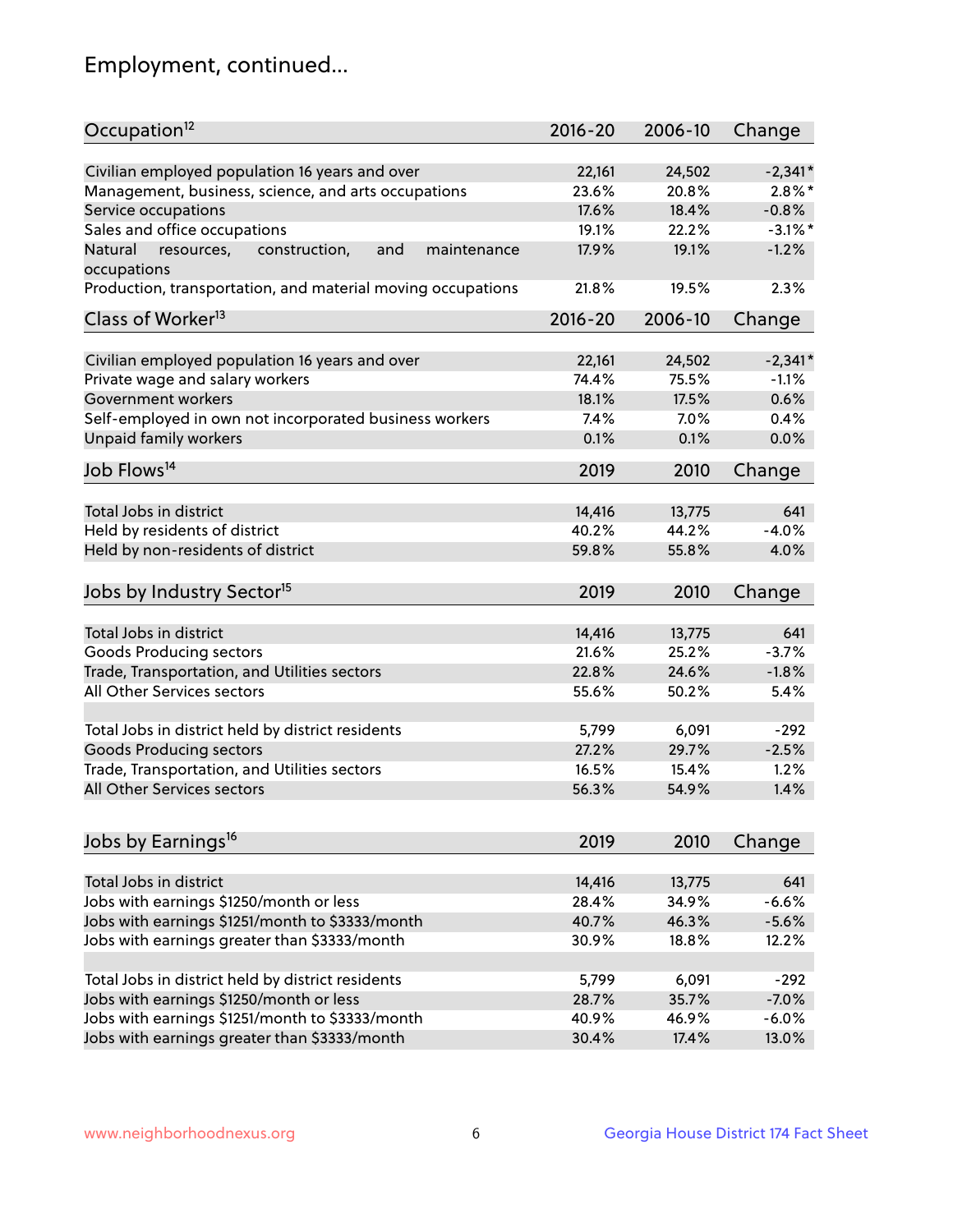## Employment, continued...

| Change  |
|---------|
|         |
| 641     |
| $-1.6%$ |
| $-3.8%$ |
| 5.5%    |
|         |
| $-292$  |
| $-1.1%$ |
| $-5.3%$ |
| 6.3%    |
|         |

#### Education

| School Enrollment <sup>18</sup>                | $2016 - 20$ | 2006-10 | Change     |
|------------------------------------------------|-------------|---------|------------|
|                                                |             |         |            |
| Population 3 years and over enrolled in school | 14,040      | 14,763  | $-723$     |
| Nursery school, preschool                      | 4.7%        | 4.8%    | $-0.1%$    |
| Kindergarten                                   | 6.9%        | 6.4%    | 0.6%       |
| Elementary school (grades 1-8)                 | 46.7%       | 48.7%   | $-2.0%$    |
| High school (grades 9-12)                      | 25.0%       | 25.2%   | $-0.2%$    |
| College or graduate school                     | 16.6%       | 14.9%   | $1.7\%$    |
| Educational Attainment <sup>19</sup>           | $2016 - 20$ | 2006-10 | Change     |
|                                                |             |         |            |
| Population 25 years and over                   | 41,175      | 38,920  | $2,255*$   |
| Less than 9th grade                            | 7.2%        | 8.1%    | $-0.8%$    |
| 9th to 12th grade, no diploma                  | 12.8%       | 16.6%   | $-3.8\%$ * |
| High school graduate (includes equivalency)    | 41.9%       | 43.5%   | $-1.5%$    |
| Some college, no degree                        | 19.9%       | 17.6%   | $2.3\%$ *  |
| Associate's degree                             | 7.2%        | 4.9%    | $2.3\%$ *  |
| Bachelor's degree                              | 6.8%        | 5.3%    | $1.4\%$ *  |
| Graduate or professional degree                | 4.1%        | 4.1%    | $-0.0%$    |
|                                                |             |         |            |
| Percent high school graduate or higher         | 79.9%       | 75.3%   | $4.6\%$ *  |
| Percent bachelor's degree or higher            | 10.9%       | 9.4%    | 1.4%       |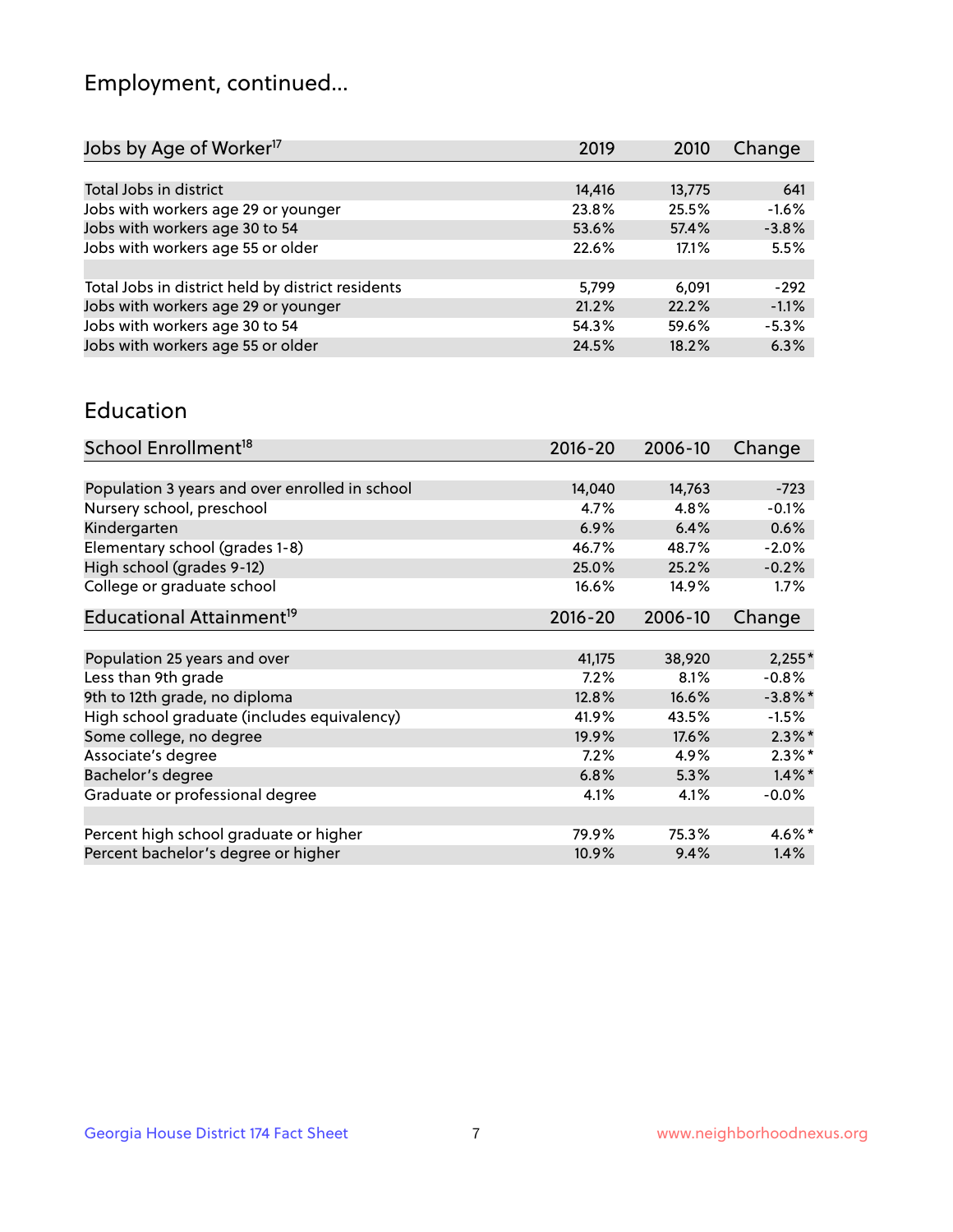## Housing

| Households by Type <sup>20</sup>                     | 2016-20       | 2006-10       | Change          |
|------------------------------------------------------|---------------|---------------|-----------------|
|                                                      |               |               |                 |
| <b>Total households</b>                              | 21,339        | 21,347        | $-9$            |
| Family households (families)                         | 66.5%         | 71.9%         | $-5.4\%$ *      |
| With own children under 18 years                     | 24.3%         | 31.5%         | $-7.2%$         |
| Married-couple family                                | 48.9%         | 50.8%         | $-1.9%$         |
| With own children of the householder under 18 years  | 15.8%         | 20.1%         | $-4.2%$         |
| Male householder, no wife present, family            | 4.1%          | 5.6%          | $-1.5%$         |
| With own children of the householder under 18 years  | 2.3%          | 3.1%          | $-0.9%$         |
| Female householder, no husband present, family       | 13.5%         | 15.5%         | $-2.0%$         |
| With own children of the householder under 18 years  | 6.2%          | 8.3%          | $-2.0%$         |
| Nonfamily households                                 | 33.5%         | 28.1%         | $5.4\%$ *       |
| Householder living alone                             | 29.2%         | 23.3%         | $6.0\%$ *       |
| 65 years and over                                    | 12.0%         | 8.5%          | $3.5\%$ *       |
|                                                      |               |               |                 |
| Households with one or more people under 18 years    | 29.7%         | 37.2%         | $-7.4\%$ *      |
| Households with one or more people 65 years and over | 31.6%         | 24.6%         | $7.0\%$ *       |
|                                                      |               |               |                 |
| Average household size                               | 2.75          | 2.77          | $-0.02$         |
| Average family size                                  | 3.45          | 3.25          | 0.20            |
|                                                      |               |               |                 |
| Housing Occupancy <sup>21</sup>                      | 2016-20       | 2006-10       | Change          |
|                                                      |               |               |                 |
| Total housing units                                  | 26,081        | 25,375        | 705*            |
| Occupied housing units                               | 81.8%         | 84.1%         | $-2.3\%$ *      |
| Vacant housing units                                 | 18.2%         | 15.9%         | 2.3%            |
|                                                      |               |               |                 |
| Homeowner vacancy rate                               | 0.8           | 1.4           | $-0.6$          |
| Rental vacancy rate                                  | 6.5           | 9.0           | $-2.5$          |
|                                                      |               |               |                 |
| Units in Structure <sup>22</sup>                     | 2016-20       | 2006-10       | Change          |
|                                                      |               |               |                 |
| Total housing units                                  | 26,081        | 25,375        | 705*            |
| 1-unit, detached                                     | 54.0%         | 54.6%         | $-0.6%$         |
| 1-unit, attached                                     | 0.5%          | 0.6%          | $-0.0%$         |
| 2 units                                              | 2.1%          | 2.0%          | 0.1%            |
| 3 or 4 units                                         | 1.6%          | 0.7%          | 0.9%            |
| 5 to 9 units                                         | 1.3%          | 1.5%          | $-0.1%$         |
| 10 to 19 units                                       | 0.4%          | 0.5%          | $-0.0%$         |
| 20 or more units                                     |               |               |                 |
|                                                      |               |               |                 |
|                                                      | 0.8%          | 0.5%          | 0.2%            |
| Mobile home<br>Boat, RV, van, etc.                   | 38.9%<br>0.4% | 39.6%<br>0.1% | $-0.7%$<br>0.3% |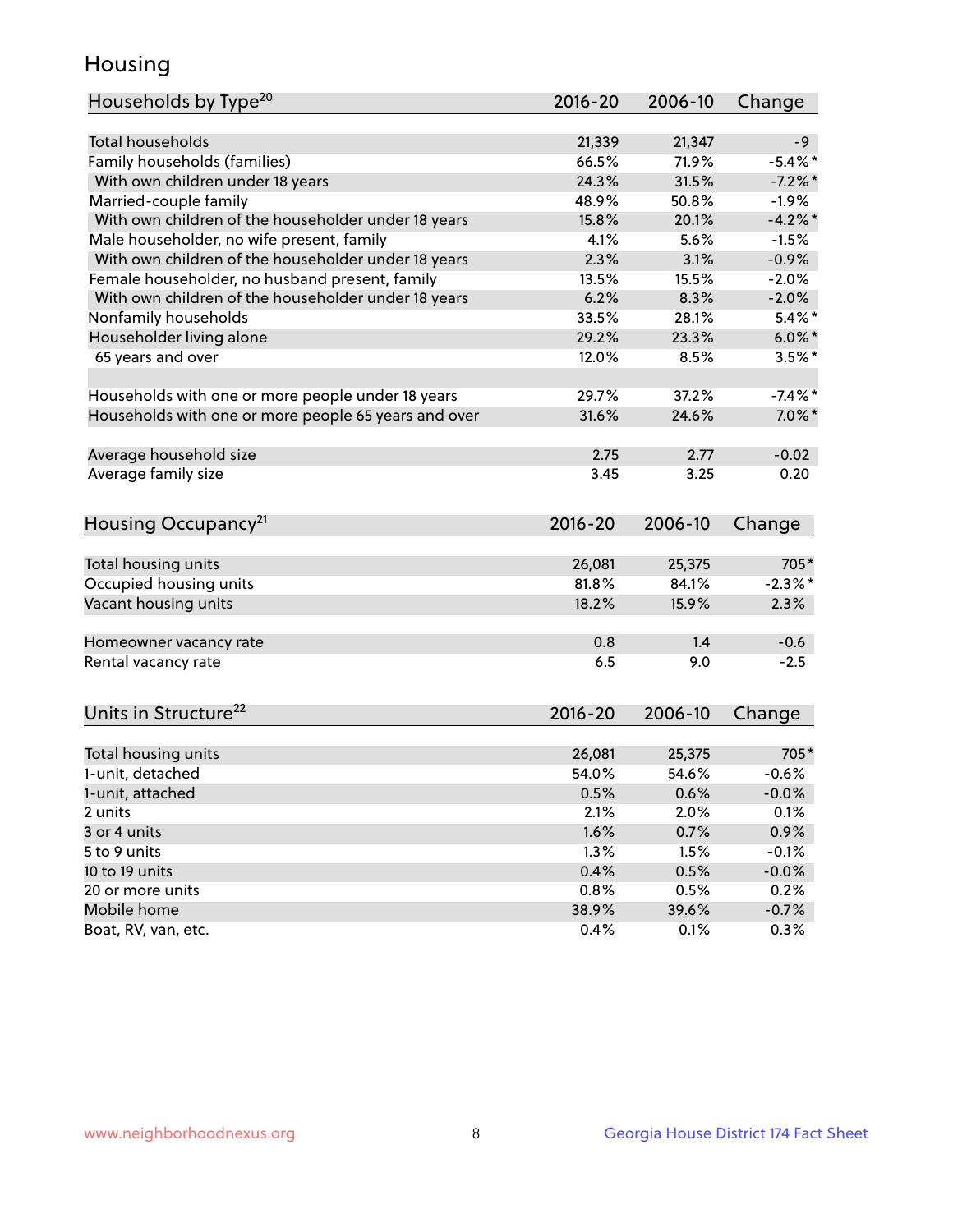## Housing, Continued...

| Year Structure Built <sup>23</sup>             | 2016-20     | 2006-10 | Change      |
|------------------------------------------------|-------------|---------|-------------|
| Total housing units                            | 26,081      | 25,375  | 705*        |
| Built 2014 or later                            | 3.4%        | (X)     | (X)         |
| Built 2010 to 2013                             | 2.6%        | (X)     | (X)         |
| Built 2000 to 2009                             | 16.7%       | 10.8%   | 5.9%*       |
| Built 1990 to 1999                             | 20.9%       | 26.1%   | $-5.2\%$ *  |
| Built 1980 to 1989                             | 14.9%       | 21.1%   | $-6.2\%$ *  |
| Built 1970 to 1979                             | 16.3%       | 13.2%   | $3.1\%$ *   |
| Built 1960 to 1969                             | 7.9%        | 8.7%    | $-0.9%$     |
| Built 1950 to 1959                             | 8.3%        | 8.8%    | $-0.5%$     |
| Built 1940 to 1949                             | 3.9%        | 4.0%    | $-0.1%$     |
| Built 1939 or earlier                          | 5.0%        | 7.2%    | $-2.2%$     |
| Housing Tenure <sup>24</sup>                   | 2016-20     | 2006-10 | Change      |
|                                                |             |         |             |
| Occupied housing units                         | 21,339      | 21,347  | -9          |
| Owner-occupied                                 | 74.0%       | 75.8%   | $-1.8%$     |
| Renter-occupied                                | 26.0%       | 24.2%   | 1.8%        |
| Average household size of owner-occupied unit  | 2.77        | 2.74    | 0.02        |
| Average household size of renter-occupied unit | 2.72        | 2.87    | $-0.15*$    |
| Residence 1 Year Ago <sup>25</sup>             | $2016 - 20$ | 2006-10 | Change      |
| Population 1 year and over                     | 59,813      | 59,182  | 630         |
| Same house                                     | 92.2%       | 87.3%   | 4.9%*       |
| Different house in the U.S.                    | 7.4%        | 12.4%   | $-5.0\%$ *  |
| Same county                                    | 4.2%        | 5.0%    | $-0.9%$     |
| Different county                               | 3.3%        | 7.4%    | $-4.1\%$ *  |
| Same state                                     | 2.3%        | 4.0%    | $-1.7%$ *   |
| Different state                                | 1.0%        | 3.4%    | $-2.4\%$ *  |
| Abroad                                         | 0.3%        | 0.2%    | 0.1%        |
| Value of Housing Unit <sup>26</sup>            | 2016-20     | 2006-10 | Change      |
|                                                |             |         |             |
| Owner-occupied units                           | 15,797      | 16,188  | $-392$      |
| Less than \$50,000                             | 30.9%       | 35.3%   | $-4.4%$     |
| \$50,000 to \$99,999                           | 24.0%       | 24.7%   | $-0.7%$     |
| \$100,000 to \$149,999                         | 17.9%       | 16.0%   | 1.9%        |
| \$150,000 to \$199,999                         | 11.1%       | 12.8%   | $-1.7%$     |
| \$200,000 to \$299,999                         | 9.8%        | 8.1%    | 1.7%        |
| \$300,000 to \$499,999                         | 3.7%        | 2.2%    | 1.5%        |
| \$500,000 to \$999,999                         | 2.2%        | 0.7%    | 1.5%        |
| \$1,000,000 or more                            | 0.5%        | 0.1%    | 0.3%        |
| Median (dollars)                               | 85,100      | 74,866  | 10,234*     |
| Mortgage Status <sup>27</sup>                  | $2016 - 20$ | 2006-10 | Change      |
| Owner-occupied units                           | 15,797      | 16,188  | $-392$      |
| Housing units with a mortgage                  | 41.8%       | 51.7%   | $-10.0\%$ * |
| Housing units without a mortgage               | 58.2%       | 48.3%   | 10.0%*      |
|                                                |             |         |             |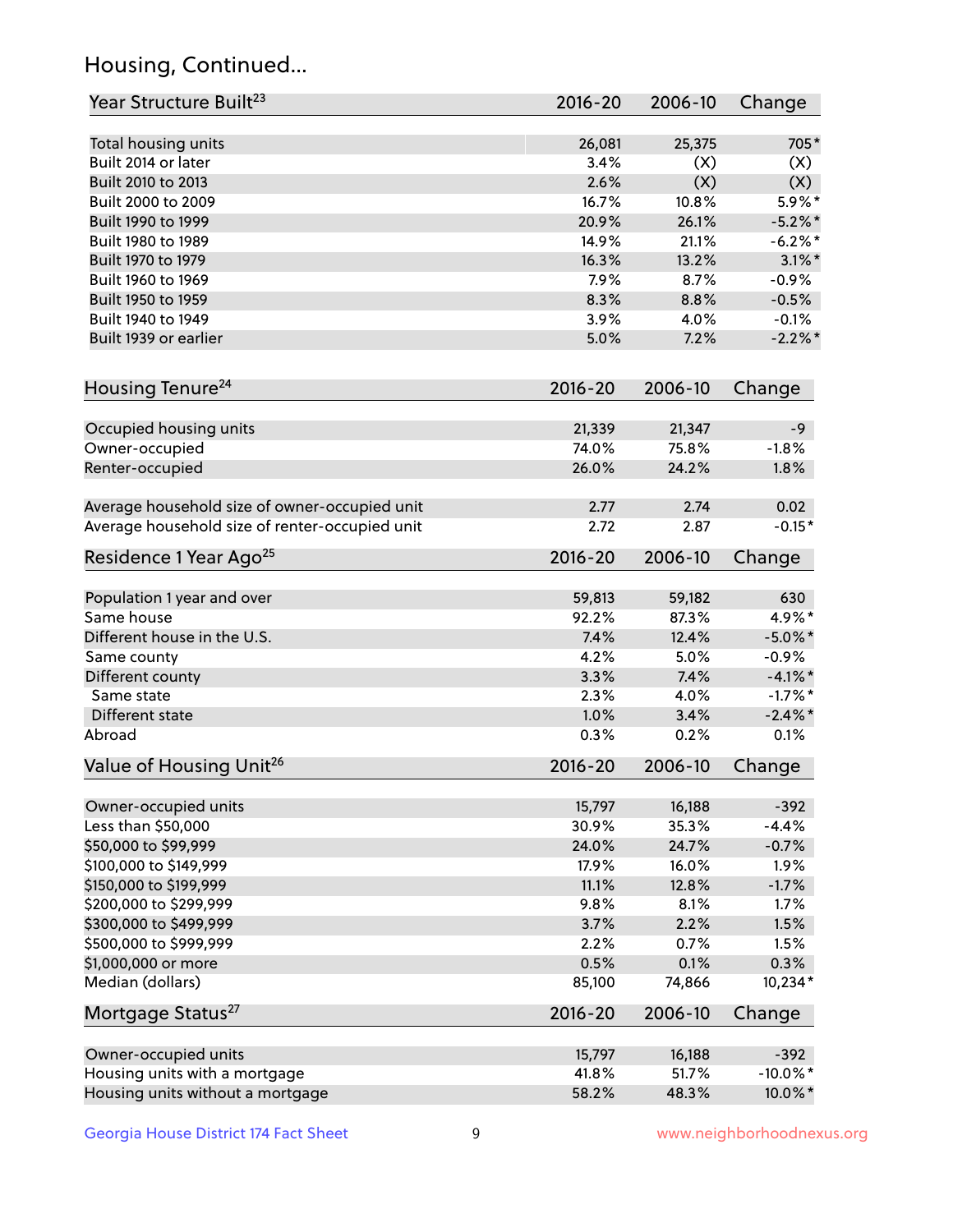## Housing, Continued...

| Selected Monthly Owner Costs <sup>28</sup>                                            | $2016 - 20$ | 2006-10 | Change      |
|---------------------------------------------------------------------------------------|-------------|---------|-------------|
| Housing units with a mortgage                                                         | 6,598       | 8,377   | $-1,779*$   |
| Less than \$300                                                                       | 0.2%        | 0.7%    | $-0.6%$     |
| \$300 to \$499                                                                        | 2.7%        | 6.0%    | $-3.3%$     |
| \$500 to \$999                                                                        | 42.6%       | 50.4%   | $-7.8%$     |
| \$1,000 to \$1,499                                                                    | 36.9%       | 29.2%   | $7.7\%$ *   |
| \$1,500 to \$1,999                                                                    | 12.0%       | 10.6%   | 1.4%        |
| \$2,000 to \$2,999                                                                    | 5.4%        | 2.2%    | 3.1%        |
| \$3,000 or more                                                                       | 0.2%        | 0.8%    | $-0.6%$     |
| Median (dollars)                                                                      | 1,045       | 908     | $137*$      |
| Housing units without a mortgage                                                      | 9,199       | 7,812   | $1,387*$    |
| Less than \$150                                                                       | 7.6%        | 8.6%    | $-1.0%$     |
| \$150 to \$249                                                                        | 17.9%       | 34.1%   | $-16.1\%$ * |
| \$250 to \$349                                                                        | 25.8%       | 29.0%   | $-3.1%$     |
| \$350 to \$499                                                                        | 25.4%       | 19.4%   | $6.0\%$ *   |
| \$500 to \$699                                                                        | 17.2%       | 7.0%    | 10.1%*      |
| \$700 or more                                                                         | 6.1%        | 2.0%    | 4.1%        |
| Median (dollars)                                                                      | 344         | 272     | $72*$       |
| Selected Monthly Owner Costs as a Percentage of<br>Household Income <sup>29</sup>     | $2016 - 20$ | 2006-10 | Change      |
| Housing units with a mortgage (excluding units where<br>SMOCAPI cannot be computed)   | 6,423       | 8,309   | $-1,886*$   |
| Less than 20.0 percent                                                                | 49.6%       | 44.6%   | $5.0\%$ *   |
| 20.0 to 24.9 percent                                                                  | 12.3%       | 13.5%   | $-1.2%$     |
| 25.0 to 29.9 percent                                                                  | 8.6%        | 9.0%    | $-0.5%$     |
| 30.0 to 34.9 percent                                                                  | 7.9%        | 7.5%    | 0.5%        |
| 35.0 percent or more                                                                  | 21.6%       | 25.4%   | $-3.8%$     |
| Not computed                                                                          | 175         | 68      | 107         |
| Housing unit without a mortgage (excluding units where<br>SMOCAPI cannot be computed) | 8,885       | 7,540   | $1,345*$    |
| Less than 10.0 percent                                                                | 38.1%       | 47.5%   | $-9.5%$     |
| 10.0 to 14.9 percent                                                                  | 22.9%       | 19.2%   | 3.7%        |
| 15.0 to 19.9 percent                                                                  | 12.3%       | 10.9%   | 1.5%        |
| 20.0 to 24.9 percent                                                                  | 5.3%        | 4.8%    | 0.5%        |
| 25.0 to 29.9 percent                                                                  | 7.0%        | 4.1%    | 2.9%        |
| 30.0 to 34.9 percent                                                                  | 3.7%        | 1.8%    | 1.9%        |
| 35.0 percent or more                                                                  | 10.8%       | 11.8%   | $-0.9%$     |
| Not computed                                                                          | 314         | 272     | 42          |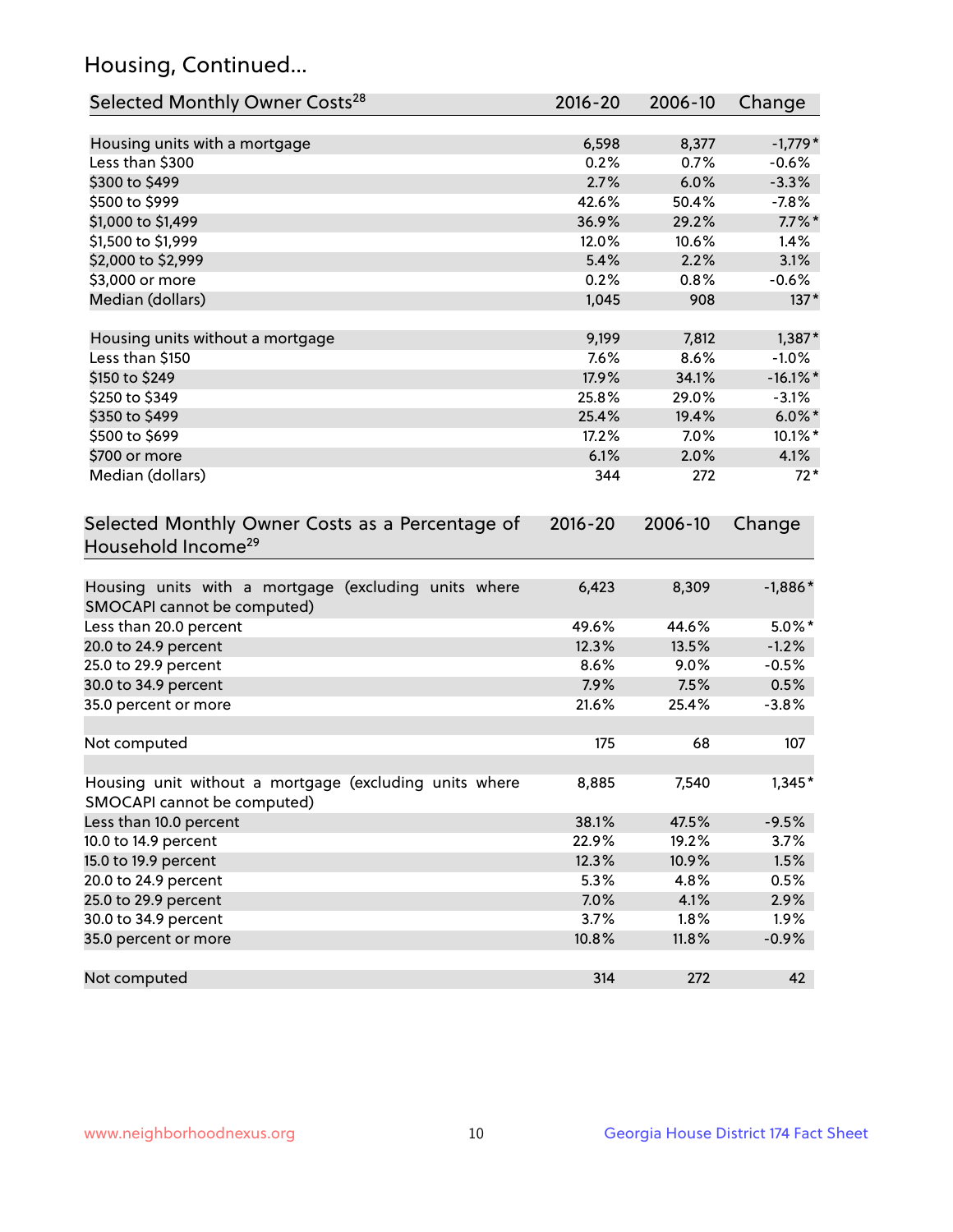## Housing, Continued...

| Gross Rent <sup>30</sup>   | 2016-20 | 2006-10 | Change   |
|----------------------------|---------|---------|----------|
|                            |         |         |          |
| Occupied units paying rent | 4,798   | 4,188   | 610      |
| Less than \$200            | 4.0%    | 2.3%    | 1.7%     |
| \$200 to \$499             | 22.9%   | 36.0%   | $-13.0%$ |
| \$500 to \$749             | 43.4%   | 43.4%   | $-0.1%$  |
| \$750 to \$999             | 21.3%   | 14.1%   | 7.2%     |
| \$1,000 to \$1,499         | 5.9%    | 3.8%    | 2.1%     |
| \$1,500 to \$1,999         | 1.8%    | 0.3%    | 1.6%     |
| \$2,000 or more            | 0.6%    | 0.1%    | 0.5%     |
| Median (dollars)           | 641     | 551     | $90*$    |
|                            |         |         |          |
| No rent paid               | 744     | 971     | $-227$   |

| Gross Rent as a Percentage of Household Income <sup>31</sup>                   | $2016 - 20$ | 2006-10 | Change  |
|--------------------------------------------------------------------------------|-------------|---------|---------|
|                                                                                |             |         |         |
| Occupied units paying rent (excluding units where GRAPI<br>cannot be computed) | 4,530       | 4,034   | 497     |
| Less than 15.0 percent                                                         | 16.8%       | 23.1%   | $-6.3%$ |
| 15.0 to 19.9 percent                                                           | 14.5%       | 13.6%   | 0.9%    |
| 20.0 to 24.9 percent                                                           | 10.2%       | 12.3%   | $-2.1%$ |
| 25.0 to 29.9 percent                                                           | 13.4%       | 7.4%    | 5.9%    |
| 30.0 to 34.9 percent                                                           | 9.1%        | $5.8\%$ | 3.3%    |
| 35.0 percent or more                                                           | 36.0%       | 37.8%   | $-1.8%$ |
|                                                                                |             |         |         |
| Not computed                                                                   | 1,012       | 1,126   | $-114$  |

## Transportation

| Commuting to Work <sup>32</sup>           | 2016-20 | 2006-10 | Change     |
|-------------------------------------------|---------|---------|------------|
|                                           |         |         |            |
| Workers 16 years and over                 | 21,918  | 23,671  | $-1,752*$  |
| Car, truck, or van - drove alone          | 87.3%   | 80.4%   | $6.9\%$ *  |
| Car, truck, or van - carpooled            | 7.2%    | 12.9%   | $-5.7\%$ * |
| Public transportation (excluding taxicab) | 0.4%    | 0.6%    | $-0.2%$    |
| Walked                                    | 0.9%    | 1.3%    | $-0.4%$    |
| Other means                               | 2.1%    | 3.4%    | $-1.4%$    |
| Worked at home                            | 2.1%    | 1.4%    | 0.7%       |
|                                           |         |         |            |
| Mean travel time to work (minutes)        | 27.2    | 26.6    | 0.6        |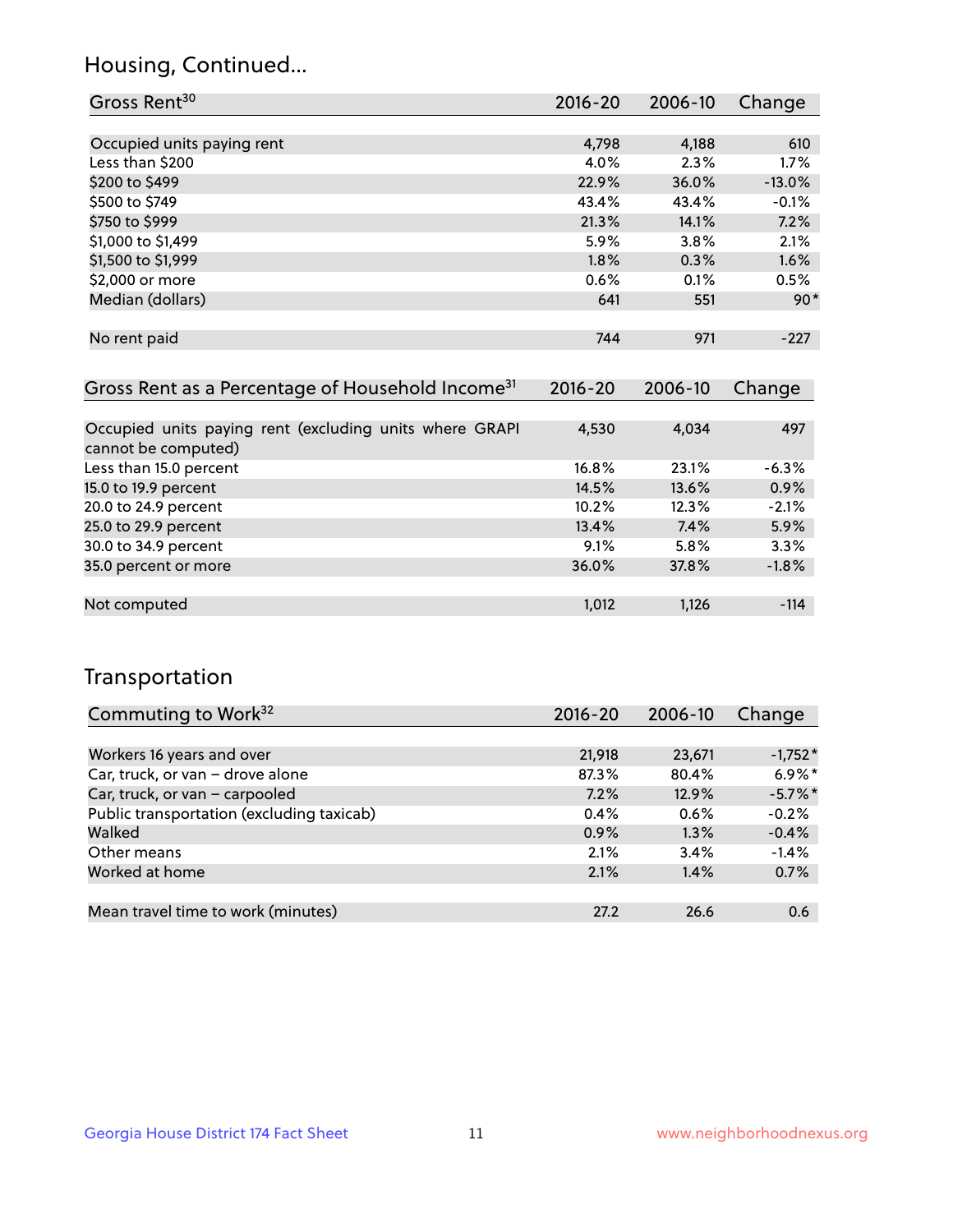## Transportation, Continued...

| Vehicles Available <sup>33</sup> | $2016 - 20$ | $2006 - 10$ | Change     |
|----------------------------------|-------------|-------------|------------|
|                                  |             |             |            |
| Occupied housing units           | 21,339      | 21,347      | -9         |
| No vehicles available            | 5.7%        | 8.7%        | $-2.9\%$ * |
| 1 vehicle available              | 33.9%       | 29.5%       | $4.4\%$ *  |
| 2 vehicles available             | 34.7%       | 38.5%       | $-3.8\%$ * |
| 3 or more vehicles available     | 25.6%       | 23.3%       | 2.3%       |

#### Health

| Health Insurance coverage <sup>34</sup>                 | 2016-20 |
|---------------------------------------------------------|---------|
|                                                         |         |
| Civilian Noninstitutionalized Population                | 59,161  |
| With health insurance coverage                          | 81.9%   |
| With private health insurance coverage                  | 51.0%   |
| With public health coverage                             | 43.5%   |
| No health insurance coverage                            | 18.1%   |
| Civilian Noninstitutionalized Population Under 19 years | 14,953  |
| No health insurance coverage                            | 8.2%    |
| Civilian Noninstitutionalized Population 19 to 64 years | 35,004  |
| In labor force:                                         | 21,802  |
| Employed:                                               | 20,404  |
| With health insurance coverage                          | 77.3%   |
| With private health insurance coverage                  | 73.2%   |
| With public coverage                                    | 6.8%    |
| No health insurance coverage                            | 22.7%   |
| Unemployed:                                             | 1,398   |
| With health insurance coverage                          | 50.1%   |
| With private health insurance coverage                  | 33.1%   |
| With public coverage                                    | 21.0%   |
| No health insurance coverage                            | 49.9%   |
| Not in labor force:                                     | 13,202  |
| With health insurance coverage                          | 69.0%   |
| With private health insurance coverage                  | 33.1%   |
| With public coverage                                    | 47.6%   |
| No health insurance coverage                            | 31.0%   |